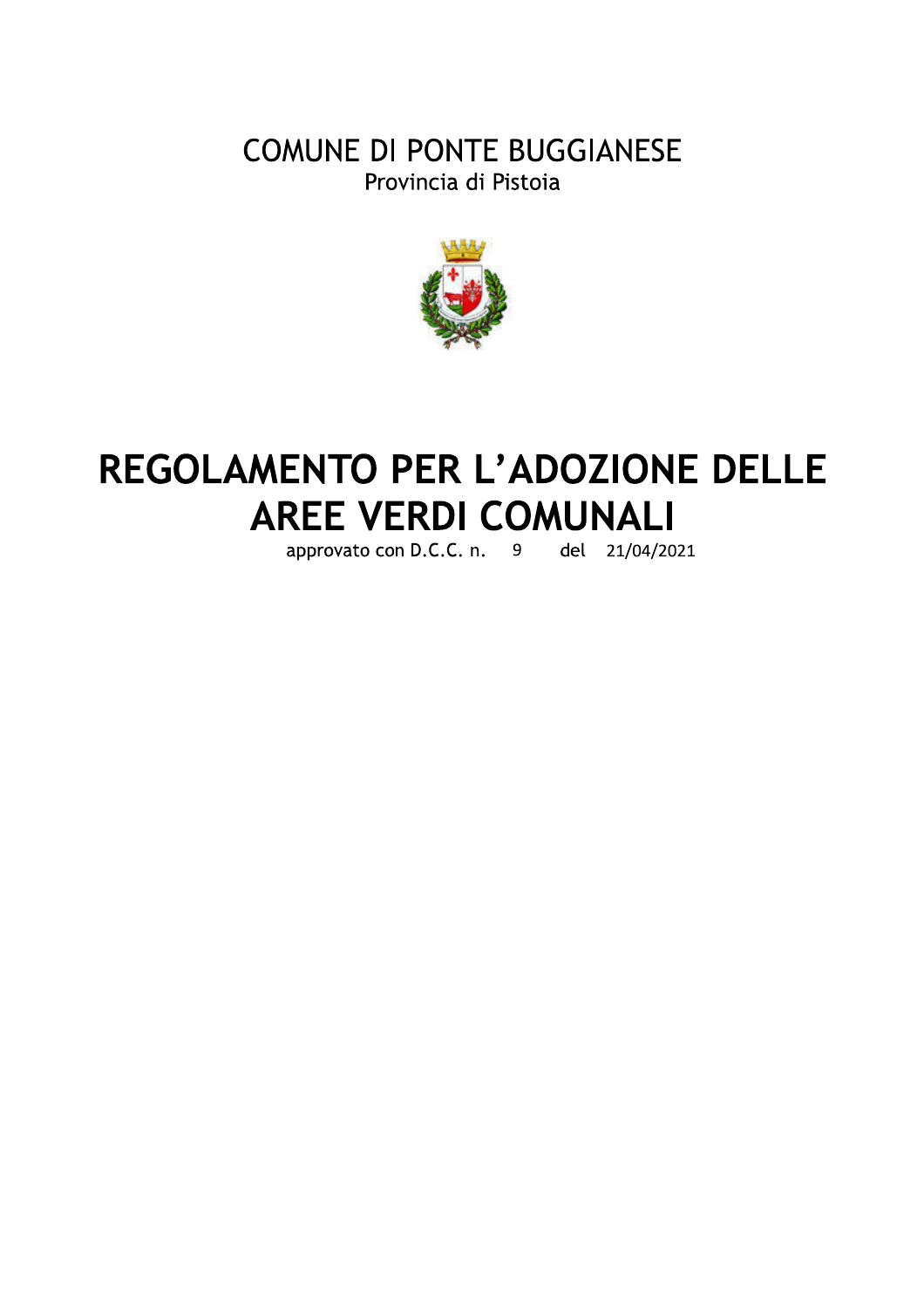## Indice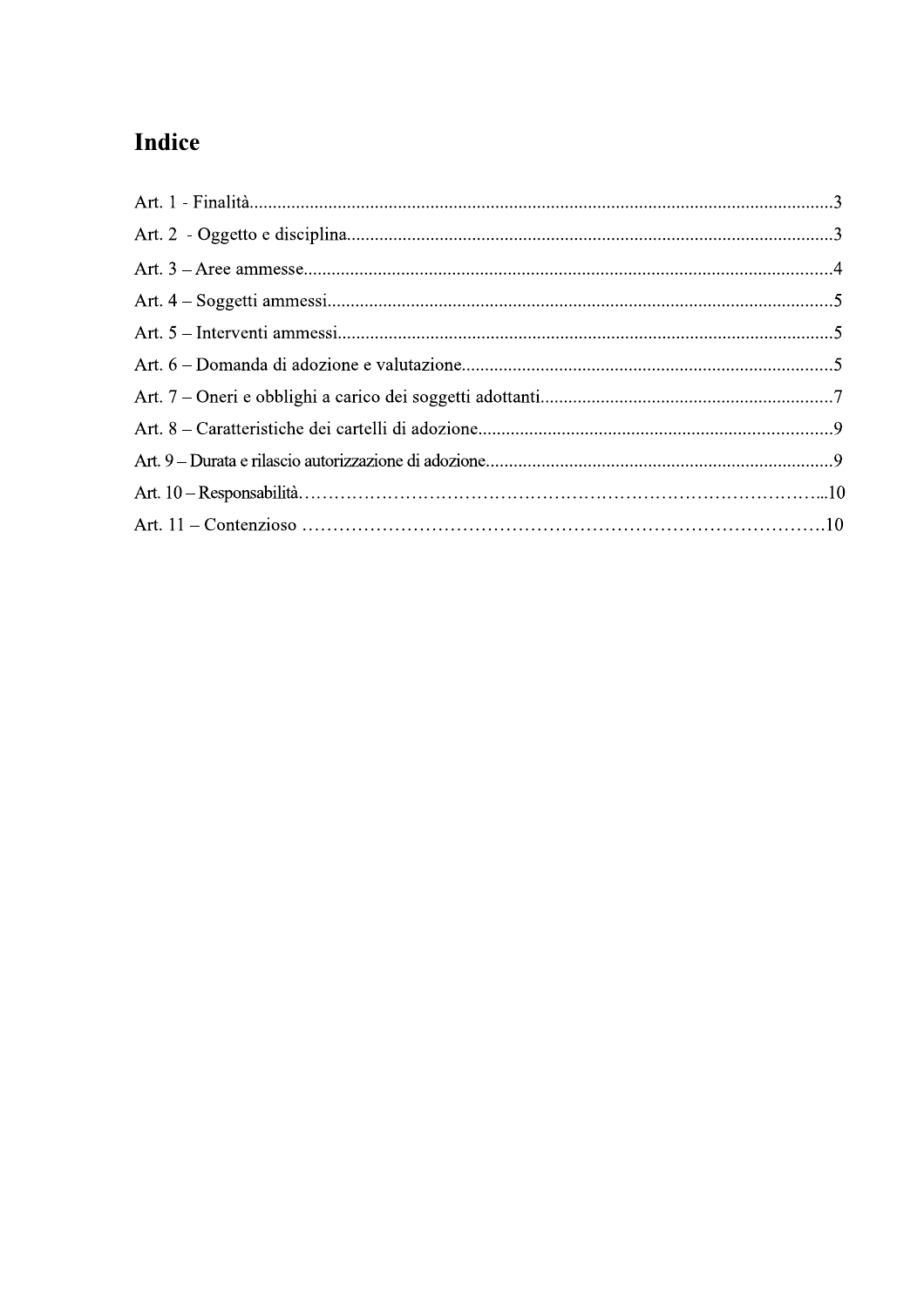#### Art. 1 - Finalità

- 1. L'Amministrazione Comunale, nella consapevolezza che le aree verdi e gli elementi di arredo urbano appartengono alla collettività e che il loro mantenimento e la loro conservazione rappresentano attività di pubblico interesse, con il presente Regolamento intende normare l'adozione di aree e spazi verdi da parte dei soggetti di cui all'art. 4 (soggetti adottanti).
- $2^{\circ}$ Con il presente Regolamento l'Amministrazione Comunale si propone di:
	- coinvolgere la cittadinanza nella gestione attiva di beni collettivi e nella loro valorizzazione:
	- sensibilizzare i cittadini, gruppi di cittadini, le imprese, i vari circoli, le associazioni, le scuole, sulla tutela e salvaguardia del territorio comunale attraverso processi di partecipazione e autogestione del patrimonio comunale;
	- stimolare e accrescere il senso di appartenenza;
	- stimolare e accrescere l'attenzione al decoro urbano attivando meccanismi virtuosi di attenzione verso i fenomeni di degrado;
	- intraprendere momenti di cittadinanza attiva generando occasioni di aggregazione sociale per favorire i rapporti interpersonali e la conoscenza dell'ambiente urbano;
	- recuperare e valorizzare spazi verdi pubblici, con finalità sociale, estetico- $\overline{a}$ paesaggistica e ambientale in un'ottica di preservazione del bene comune;
	- incentivare la collaborazione dei cittadini per la realizzazione, la manutenzione, la gestione e la cura degli spazi pubblici.

### Art.  $2 - O$ ggetto e disciplina

- 1. Oggetto del presente Regolamento è l'adozione e la manutenzione di aree destinate a verde pubblico, al fine di mantenere e conservare aree pubbliche già sistemate a verde dal Comune.
- 2. Il Comune favorisce l'adozione di spazi verdi pubblici e degli elementi di arredo urbano ai soggetti come meglio specificati nel successivo art. 4, che offrono interventi di miglioramento oltre a provvedere direttamente alla cura della manutenzione, individuando nella valorizzazione dell'area lo scopo principale dell'adozione. In cambio dell'allestimento e manutenzione dell'area, il soggetto affidatario sarà autorizzato alla posa di un cartello divulgativo della propria attività, le cui caratteristiche sono specificate al successivo art. 8.
- 3. Gli interventi di cui al presente articolo prevedono l'assegnazione ai soggetti individuati all'art. 4 di spazi ed aree di proprietà comunale.
- 4. Il periodo di adozione è quantificata in anni 3 (tre).
- 5. Le attività autorizzate si svolgeranno a seguito della stipula di un'apposita Convenzione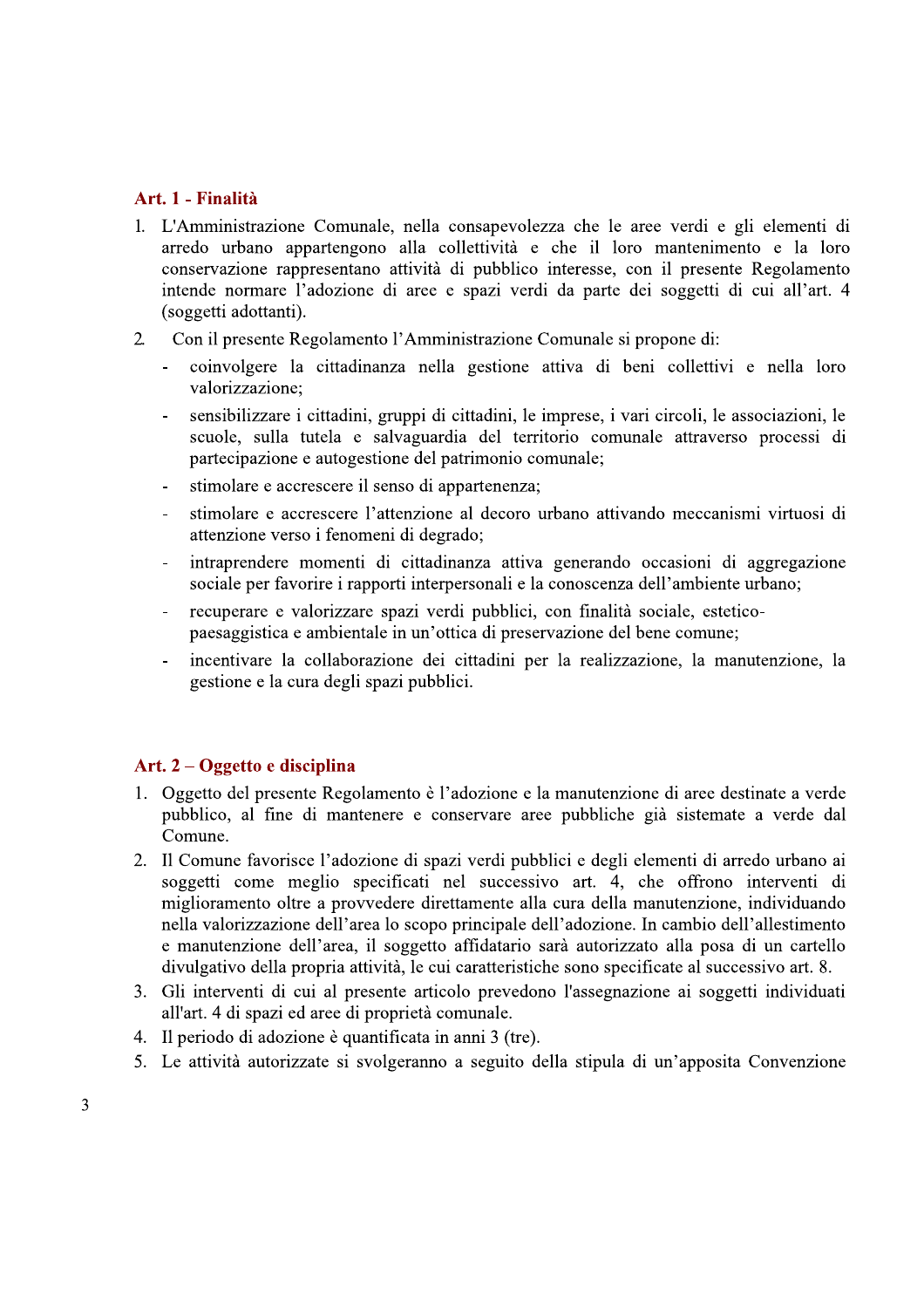sottoscritta tra le parti, con il quale i soggetti che ne abbiano fatto richiesta si impegnano a quanto previsto dal successivo art. 7.

- 6. L'Amministrazione predispone iniziative idonee per assicurare la più ampia e diffusa conoscenza del presente Regolamento.
- 7. Le aree a verde interessate dagli interventi di adozione e manutenzione manterranno le funzioni e le destinazioni previste dagli strumenti urbanistici vigenti.
- 8. E' concessa la possibilità ai soggetti ammessi di cui al successivo art. 4 c.1 lett. a) b) c) e d), di usufruire degli spazi adottati per attività ludico/ricreative, nei limiti dei regolamenti comunali vigenti.
- 9. Le aree a verde interessate dagli interventi di adozione e manutenzione manterranno totalmente il pubblico utilizzo, rimanendo completamente accessibili e fruibili dalla collettività, fatta salva la temporanea interdizione strettamente limitata allo svolgersi degli interventi di manutenzione o a quanto diversamente stabilito nella Convenzione rendendone comunque usufruibile lo spazio e garantendo la sostanziale preminenza dell'utilizzo pubblico.

#### Art.  $3 -$ Aree ammesse

- 1. Ai fini dell'adozione e manutenzione per aree a verde pubblico si intendono:
- Aree attrezzate, parchi e giardini pubblici;
- Aree, aiuole stradali, rotatorie e spartitraffico;
- Aree generiche verdi pubbliche, con esclusione delle aree di pertinenza dei plessi scolastici;

- Fioriere ornamentali.

2. Ai fini del presente regolamento i soggetti di cui all'art. 4 possono proporsi anche per l'acquisto e posa in opera di arredi (quali per esempio fioriere, panchine, rastrelliere per biciclette, attrezzature ludiche e attrezzature sportive ad uso libero ed ogni eventuale ulteriore proposta di attrezzatura e/o arredo urbano) da posizionarsi su aree pubbliche verdi, parchi e giardini, nonché su strade e piazze pubbliche. L'apposizione di detti arredi potrà avvenire previo parere favorevole dell'Ufficio Ambiente ed ogni elemento dovrà essere dotato delle certificazioni di conformità e corretta posa in opera, secondo la normativa vigente, ed essere mantenuto nel rispetto della normativa tecnica di sicurezza.

3. La gestione e la manutenzione dell'area verde oggetto di adozione nonché le eventuali opere di arredo non devono comportare alcun onere per il Comune.

4. I costi relativi all'installazione e allaccio dell'impianto di irrigazione, se previsto e se presente la disponibilità economica, sono a carico del Comune, così come la gestione dell'impianto stesso e l'intestazione della relativa utenza, fatta salva la possibilità da parte del soggetto adottante di realizzare a proprie spese l'impianto di irrigazione a regola d'arte.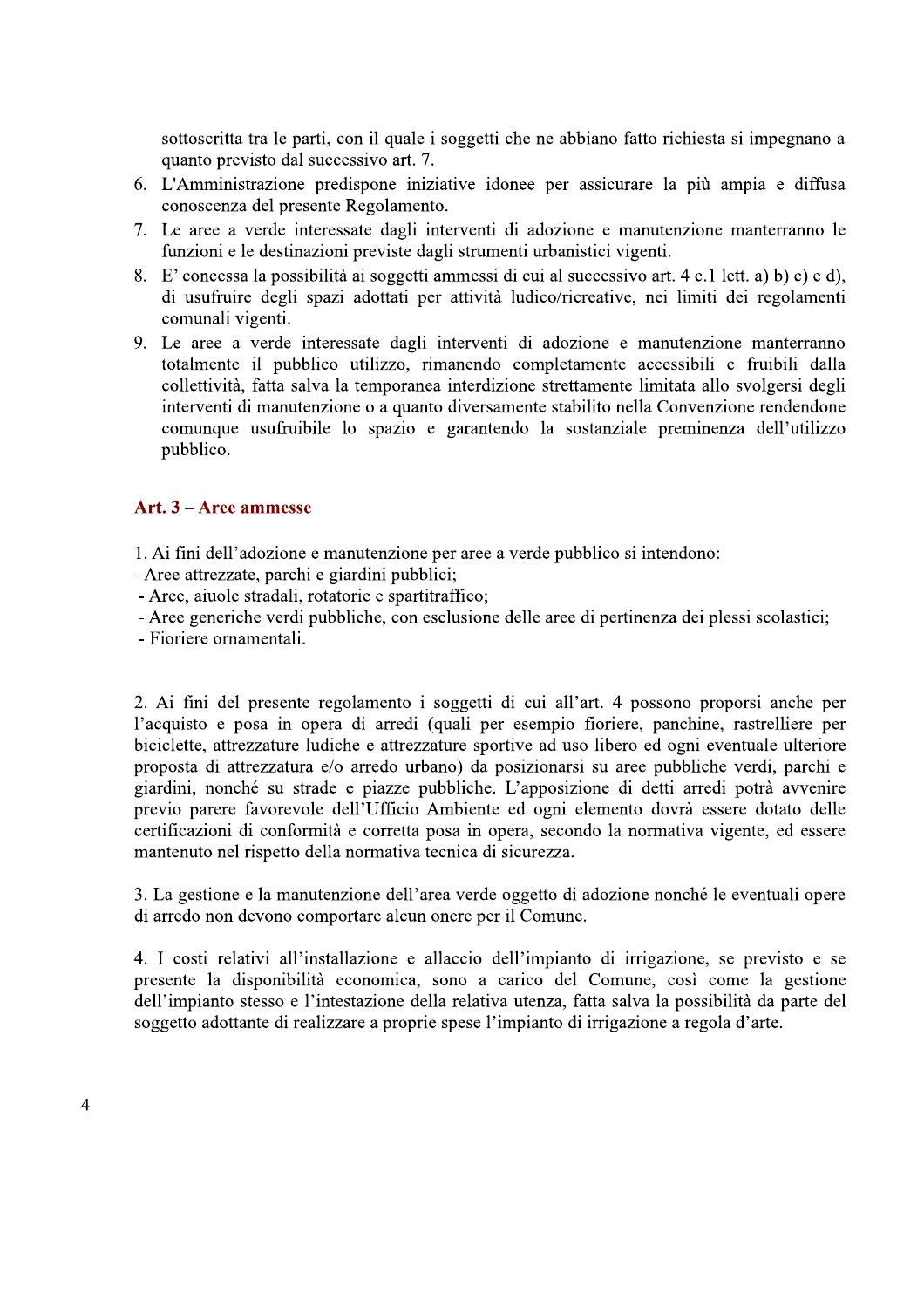5. Presso l'Ufficio Ambiente e nell'apposita sezione dedicata del sito internet comunale (www.comune.ponte-buggianese.pt.it), sarà possibile consultare l'elenco delle aree e spazi a verde pubblico disponibili per l'adozione, distinti e suddivisi per zone del territorio comunale (capoluogo e frazioni). L'elenco sarà soggetto ad aggiornamenti periodici a cura dell'ufficio competente. L'elenco, non esaustivo, potrà comprendere anche aree su proposta dei soggetti interessati la cui fattibilità dovrà essere valutata in via preliminare dall'ufficio Ambiente.

#### Art. 4 – Soggetti ammessi

- 1. Le aree e gli spazi indicati all'articolo precedente potranno essere affidati in adozione a:
- a) cittadini singoli;
- b) cittadini costituiti in forma associata (associazioni, anche non riconosciute, asd, iscritti Runts, circoli, comitati);
- c) organizzazioni di volontariato;
- d) parrocchie, enti religiosi;
- e) operatori commerciali e cooperative.
- 2. I soggetti di cui al comma precedente, lettere b) c) d) per ottenere l'affidamento in adozione, devono nominare un proprio referente; esso (per i soggetti di cui al comma precedente lettera e)) è costituito dal legale rappresentante.

#### Art. 5 – Interventi ammessi

Le tipologie di intervento sulle aree verdi adottate possono comprendere:

1. la manutenzione ordinaria, cioè la tutela igienica, pulizia e conferimento dei rifiuti, sfalcio periodico dei prati e relativo conferimento dei rifiuti; lavorazione del terreno ed eventuali concimazioni, cura e sistemazione delle aiuole, dei cespugli e delle siepi, annaffiatura e quant'altro necessario alla tutela, cura e manutenzione da definire in funzione delle caratteristiche e della tipologia di area verde.

2. la manutenzione con migliorie, cioè una nuova progettazione dell'area con la collocazione di fiori, alberi, arbusti e siepi ed eventuale inserimento di nuovi arredi urbani, il tutto nel rispetto della normativa vigente.

3. Sono permesse attività ludico/ricreative nei limiti dei regolamenti comunali, per le aree adottate dai soggetti di cui al comma 1 lettere a) b) c) d) garantendo comunque le prescrizioni di cui all'art. 2 c.9. E' fatto comunque obbligo ai soggetti interessati di provvedere allo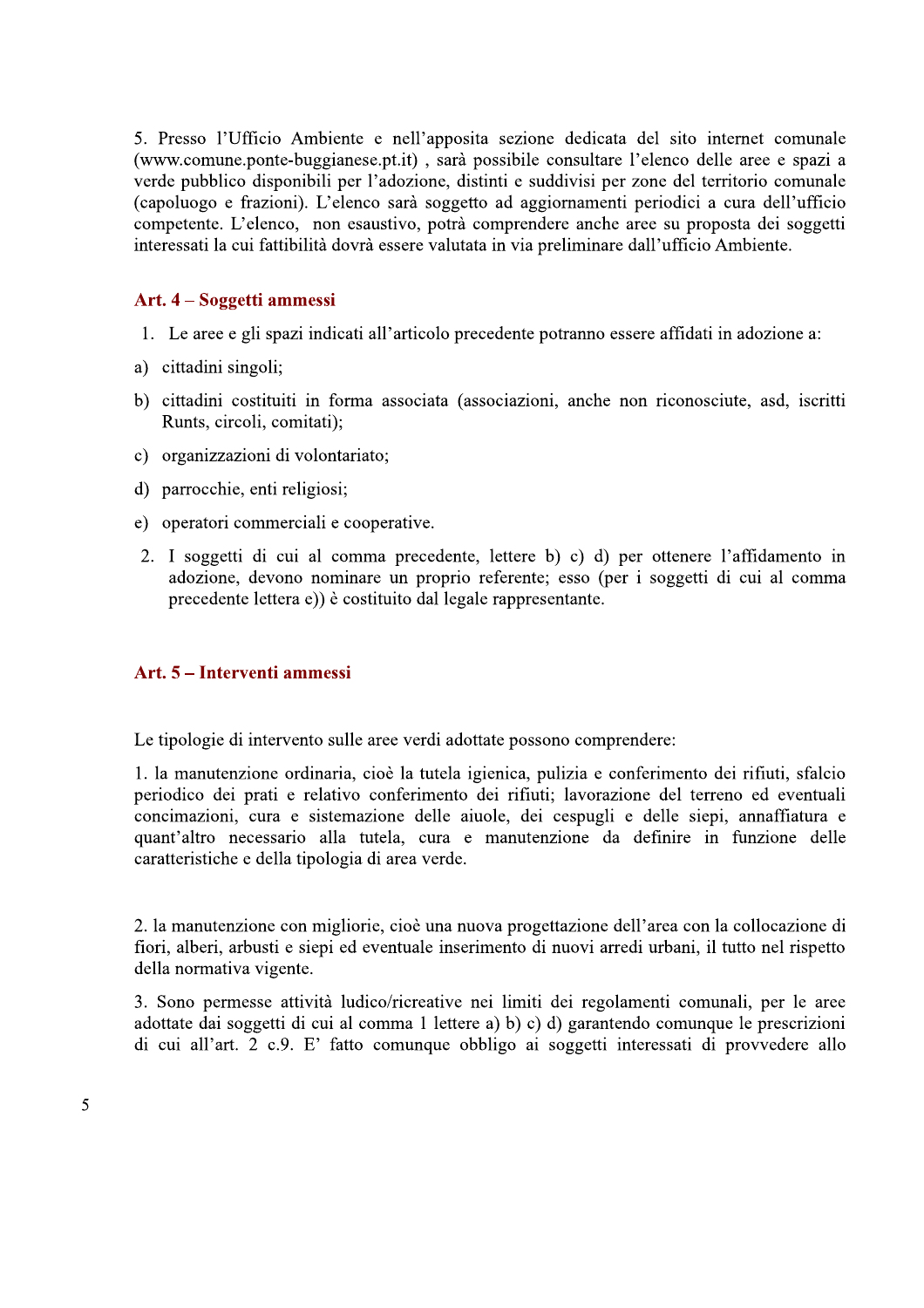smaltimento dei rifiuti derivanti da tali occasionali attività.

#### Art. 6 – Domanda di adozione e valutazione

1. La domanda di adozione dovrà essere presentata all'Ufficio Ambiente del Comune di Ponte Buggianese in relazione all'ubicazione dell'area secondo l'apposito modulo di "Domanda di adozione" che verrà predisposto dall'ufficio medesimo in conformità al presente Regolamento.

2. La proposta di adozione dovrà essere corredata dalla necessaria documentazione in relazione alla tipologia dell'intervento e precisamente:

- a) se gli interventi sull'area prevedono la sola manutenzione ordinaria la proposta di adozione dovrà essere corredata dalla seguente documentazione:
- relazione descrittiva del programma di manutenzione, redatto in termini chiari sottoscritta dal soggetto adottante. Il programma di manutenzione dovrà descrivere l'esatta natura degli interventi previsti nonché i tempi di attuazione;
	- b) se gli interventi sull'area prevedono la manutenzione con migliorie la proposta di adozione dovrà essere corredata della seguente documentazione:
- proposta di riconversione dell'area verde redatta dal soggetto adottante specificando le essenze arboree e floreali da mettere a dimora;
- relazione descrittiva del programma di manutenzione, redatto in termini chiari e sottoscritta dal soggetto adottante. Il programma di manutenzione dovrà descrivere l'esatta natura degli interventi previsti nonché i tempi d'attuazione;

3. Il Servizio competente, ricevuta l'istanza, entro 30 giorni dalla presentazione completa l'istruttoria attraverso la verifica della documentazione inviata e la valutazione della stessa. Entro tale periodo possono essere chiesti all'interessato sia l'integrazione della documentazione mancante che chiarimenti in merito alla proposta avanzata. Al termine dell'istruttoria sarà formulato un parere da sottoporre alla Giunta Comunale, che delibera l'assegnazione in adozione dell'area verde.

4. Nel caso in cui più soggetti presentino domanda di adozione per la medesima area, a seguito di valutazione della stessa, sarà disposto l'affidamento a favore del richiedente che abbia presentato l'offerta di adozione di maggior livello qualitativo. In caso di coincidenza di valutazione, sarà privilegiata la domanda presentata per prima.

5. L'Ufficio Ambiente comunica al richiedente l'accettazione dell'istanza e le tempistiche per la sottoscrizione della Convenzione.

6. Tutte le soluzioni tecniche previste dalla proposta dovranno essere pienamente compatibili con le vigenti normative a livello nazionale, regionale e comunale.

7. L'area data in adozione deve rispondere ai requisiti di razionalità, funzionalità ed armonizzazione con il contesto in cui è inserita; deve essere conforme alle prescrizioni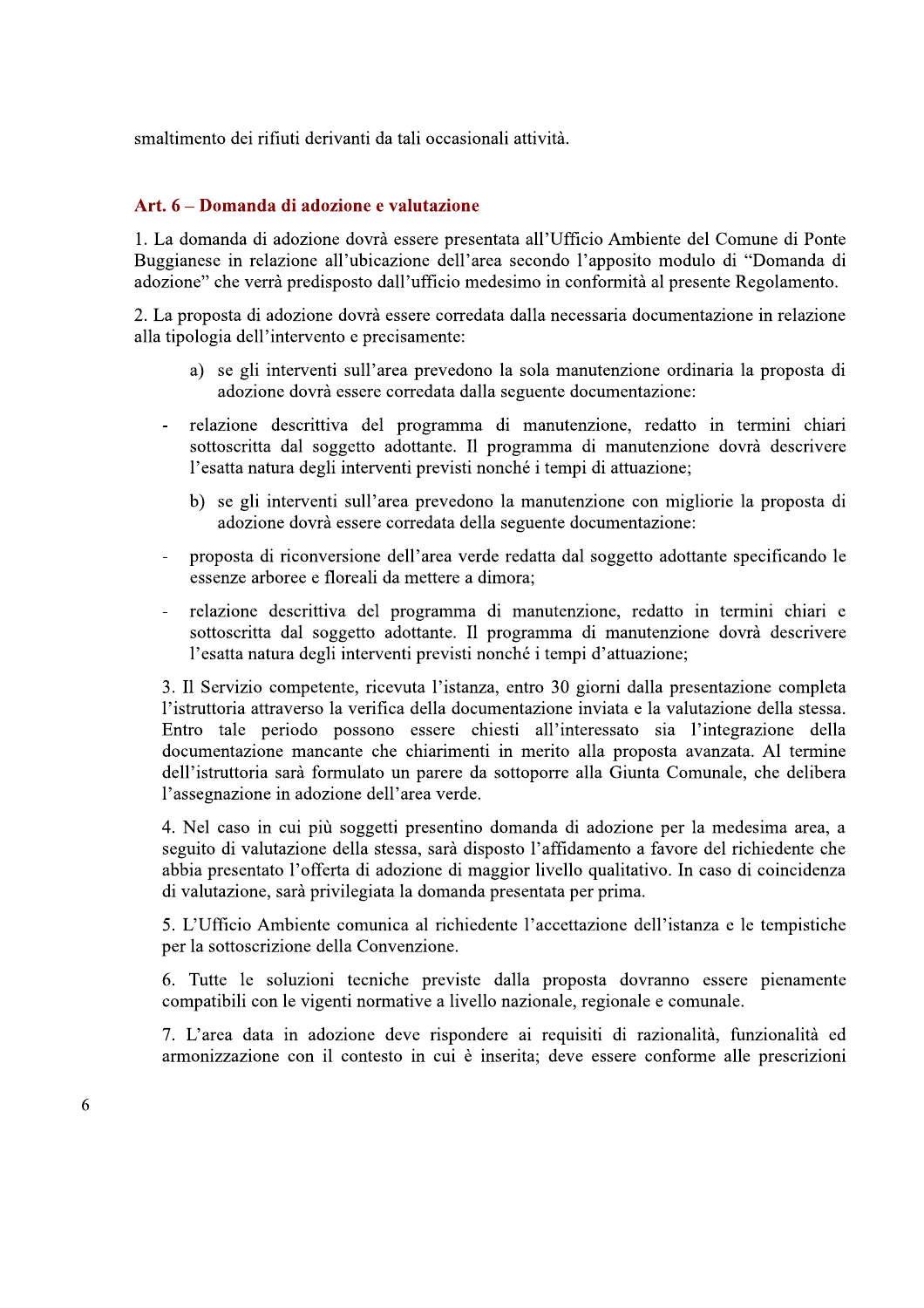comunali di compatibilità con l'interesse generale e alle norme di circolazione e sicurezza stradale.

8. L'Amministrazione Comunale, a proprio insindacabile giudizio, si riserva di rifiutare proposte che, per la natura del soggetto richiedente o per l'attività dello stesso, siano ritenute incompatibili con il ruolo istituzionale del Comune di Ponte Buggianese.

#### Art. 7 – Oneri ed obblighi a carico dei soggetti adottanti

1. I soggetti adottanti prenderanno in consegna l'area/lo spazio pubblico impegnandosi, a titolo gratuito, alla realizzazione degli interventi di cui all'art. 5, in maniera continuativa, prestando la propria opera secondo quanto sottoscritto nell'apposita convenzione e senza alterarne in alcun modo le finalità e le dimensioni.

2. Lo sfalcio dei prati dovrà essere eseguito con le seguenti cadenze prefissate, in base alla collocazione e relativa frequentazione, per garantire che l'area a verde sia mantenuta in condizioni ottimali:

#### PARCHI E GIARDINI DEL CENTRO URBANO – CADENZA INTERVENTO:  $\bullet$

| PERIODO             | <b>CADENZA INTERVENTO</b>      |
|---------------------|--------------------------------|
| Dal 01.01. al 31.03 | Una volta al mese              |
| Dal 01.04 al 30.06  | Una volta a settimana          |
| Dal 01.07 al 31.08  | Una volta ogni quindici giorni |
| Dal 01.09 al 31.10  | Una volta a settimana          |
| Dal 01.11 al 31.12  | Una volta al mese              |

#### PARCHI E GIARDINI NELLE FRAZIONI – CADENZA INTERVENTO:

| <b>PERIODO</b>      | <b>CADENZA INTERVENTO</b>      |
|---------------------|--------------------------------|
| Dal 01.01. al 31.03 | Una volta al mese              |
| Dal 01.04 al 30.06  | Una volta ogni 10 giorni       |
| Dal 01.07 al 31.08  | Una volta ogni quindici giorni |
| Dal 01.09 al 31.10  | Una volta ogni dieci giorni    |
| Dal 01.11 al 31.12  | Una volta al mese              |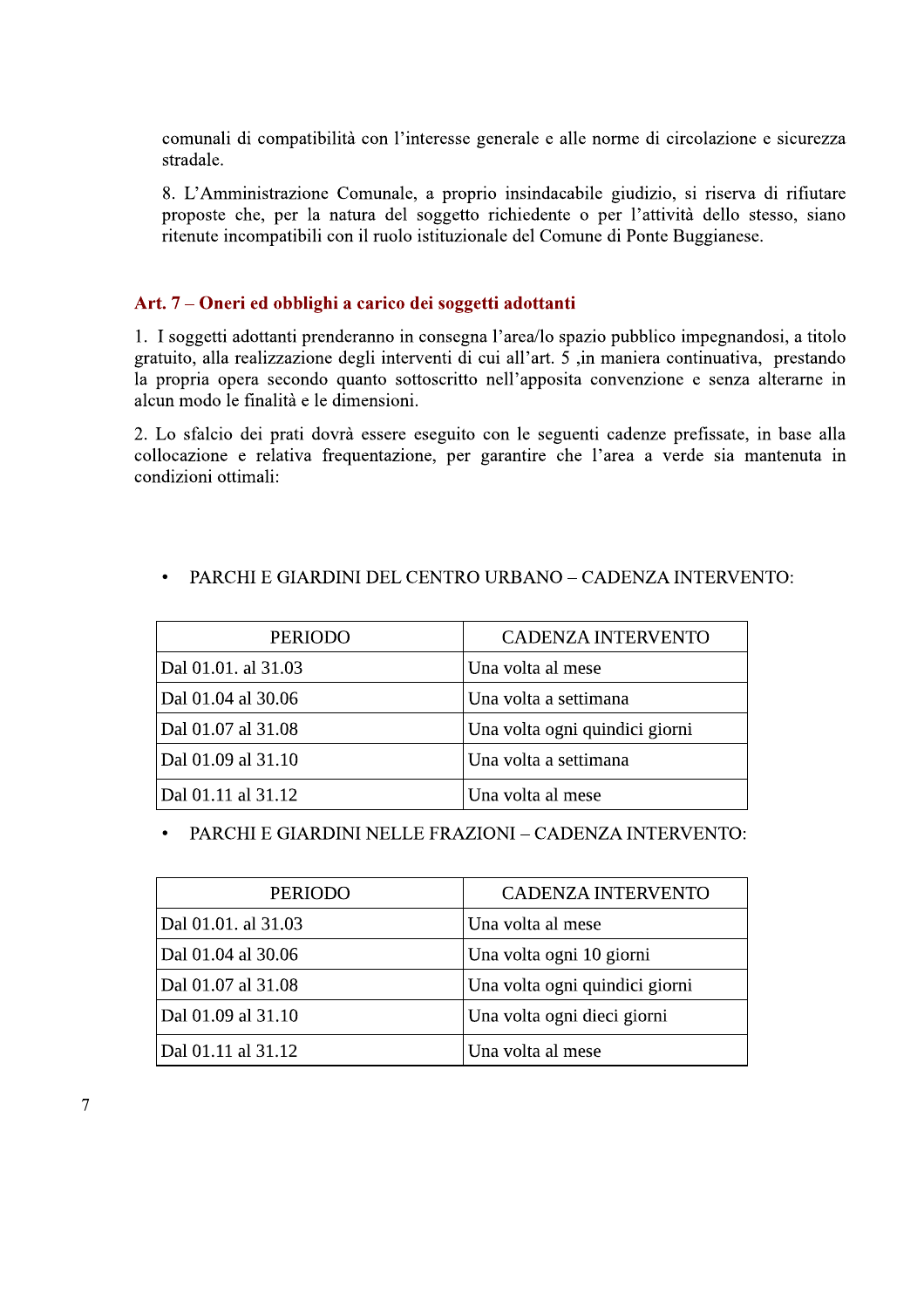3. Ogni modifica o innovazione che non sia contemplata nella richiesta di adozione, dovrà essere sottoposta all'ufficio comunale competente e preliminarmente autorizzata mediante comunicazione scritta al soggetto adottante. Il Responsabile dell'Ufficio Ambiente valuterà la compatibilità delle essenze arboree e floreali, sotto il profilo del decoro urbano.

4. L'area dovrà essere conservata nelle migliori condizioni d'uso e con la massima diligenza.

5. E' a carico del soggetto adottante il mantenimento dell'area verde.

6. I soggetti adottanti hanno l'onere di provvedere in proprio allo smaltimento del materiale organico derivante dalle operazioni di taglio e potatura del verde. A tale scopo è fortemente consigliata e favorita l'adozione di pratiche di autocompostaggio secondo le modalità previste dal Regolamento Comunale del servizio di gestione dei rifiuti.

7. E' vietata qualsiasi attività che contrasti l'uso dell'area e che determini discriminazione tra i cittadini utilizzatori della stessa. La stessa rimarrà permanentemente destinata ad uso e funzioni previste dai regolamenti urbanistici vigenti.

8. E' vietato l'utilizzo di diserbanti e prodotti chimici di sintesi, come previsto dal Reg. CE N. 834/2007 per tutti gli interventi di cui all'art. 5. Il soggetto adottante è obbligato a segnalare alle Autorità preposte eventuali evidenti anomalie dello stato vegetativo rilevate nell'esecuzione degli interventi di cui all'art.5

9. Il Comune, a mezzo dell'ufficio Ambiente, ha la facoltà di effettuare sopralluoghi per verificare lo stato dei lavori di conservazione e manutenzione delle aree date in adozione, richiedendo se del caso, l'esecuzione di quanto ritenuto necessario in attuazione della convenzione e della documentazione tecnica.

10. Qualsiasi impedimento nell'esecuzione degli interventi di cui alla convenzione dovranno essere tempestivamente comunicati all'ufficio Ambiente per consentire l'adozione degli opportuni interventi.

11. Il soggetto adottante ha l'obbligo di salvaguardare gli impianti esistenti, anche di proprietà altrui, nonché a consentire ogni intervento manutentivo straordinario o di rifacimento.

12. Ogni responsabilità inerente e conseguente agli interventi previsti all'articolo 5, compete ai soggetti adottanti indicati all'articolo 4, comma 1, i quali dichiarano espressamente di tenere indenne e sollevato il Comune di Ponte Buggianese per qualsivoglia danno derivante a terzi o ai propri associati.

13. I soggetti adottanti indicati all'articolo 4 dovranno provvedere a proprie spese all'attivazione di idonea copertura assicurativa, assumendosi comunque ogni responsabilità per eventuali infortuni.

14. Tutto quanto autorizzato ed introdotto e/o messo a dimora sullo spazio pubblico a cura del soggetto adottante, si intende acquisito a patrimonio comunale ad eccezione delle strutture amovibili che, a fine convenzione, dovranno essere rimosse a cura e spese del soggetto adottante.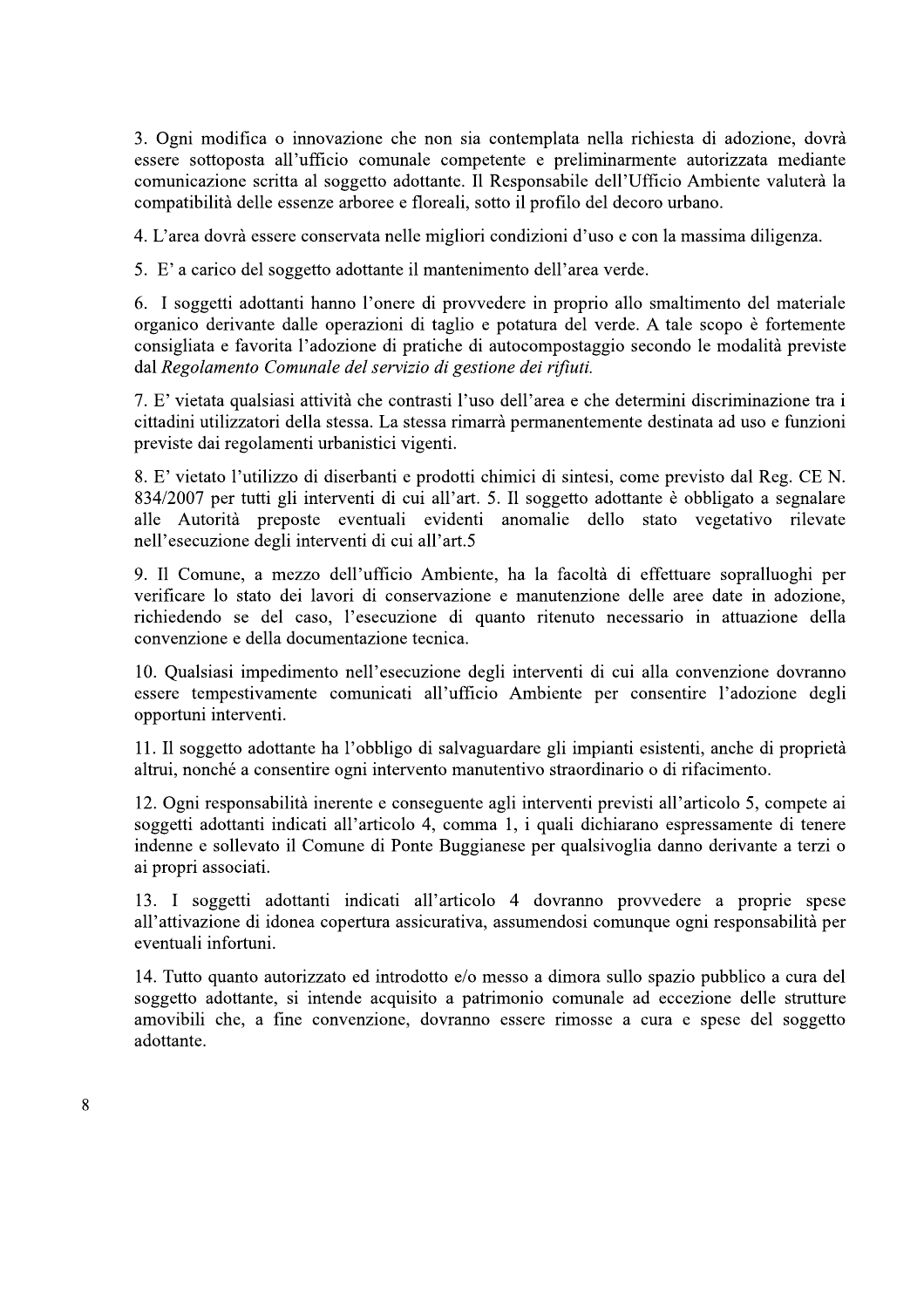#### Art. 8 – Caratteristiche dei cartelli di adozione

- 1. L'Amministrazione Comunale offre la possibilità a ciascun affidatario, a fronte della realizzazione e manutenzione delle aree verdi comunali, di posizionare (a titolo gratuito) all'interno dell'area adottata uno o più cartelli di adozione, secondo le seguenti specifiche.
- 2. I cartelli di adozione devono essere realizzati in conformità alle direttive dettate, in seguito alla stipula della Convenzione, dall'Ufficio Ambiente.
- 3. Nel cartello di adozione, oltre alla scritta "SPAZIO ADOTTATO DA", deve essere inserita esclusivamente la denominazione del soggetto affidatario, con eventuale logo; è vietato rappresentare pubblicità di altre aziende, imprese, ditte. Ecc. pena la decadenza immediata del contratto senza che l'affidatario possa avanzare pretese risarcitorie. I cartelli non possono contenere frecce direzionali, né indirizzi o recapiti di alcun tipo, ad eccezione della località (comune) in cui è ubicata la sede della ditta. Fatte salvo le suddette prescrizioni i bozzetti dei cartelli devono essere comunque sottoposti all'approvazione preventiva del Responsabile dell'Ufficio Ambiente.
- 4. I cartelli di adozione non conformi a quanto stabilito dal presente regolamento sono rimossi con onere a carico del trasgressore.
- 5. I cartelli di adozione sono esonerati dal pagamento dell'imposta sul canone unico come previsto dal relativo Regolamento.
- 6. In caso di acquisto e posa in opera di arredi (quali per esempio fioriere, panchine, rastrelliere per biciclette, attrezzature ludiche ed attrezzature sportive ad uso libero ecc.), da parte dei soggetti di cui all'art. 4, da posizionarsi su aree pubbliche, è previsto l'apposizione di appositi cartelli/targhette riportanti la scritta "DONATO DA" oltre al nome del soggetto proponente con eventuale logo, delle dimensioni da concordare con il Responsabile dell'Ufficio Ambiente in relazione alle caratteristiche degli arredi e dell'area.
- 7. Le spese di realizzazione dei cartelli di adozione, sono a totale carico dell'adottante per quanto riguarda attività commerciali, soggetti giuridici, operatori commerciali e cooperative mentre per gli altri soggetti elencati all'art.4, la spesa di realizzazione del cartello sarà sostenuta da risorse proprie dell'Ente.

#### Art. 9 – Durata e rilascio autorizzazione di adozione

1. La durata della convenzione per l'adozione delle aree verdi e spazi pubblici non può superare 3 anni decorrenti dalla data di sottoscrizione della convenzione stessa e può essere rinnovata a seguito di espressa richiesta scritta da presentarsi almeno 90 giorni prima della